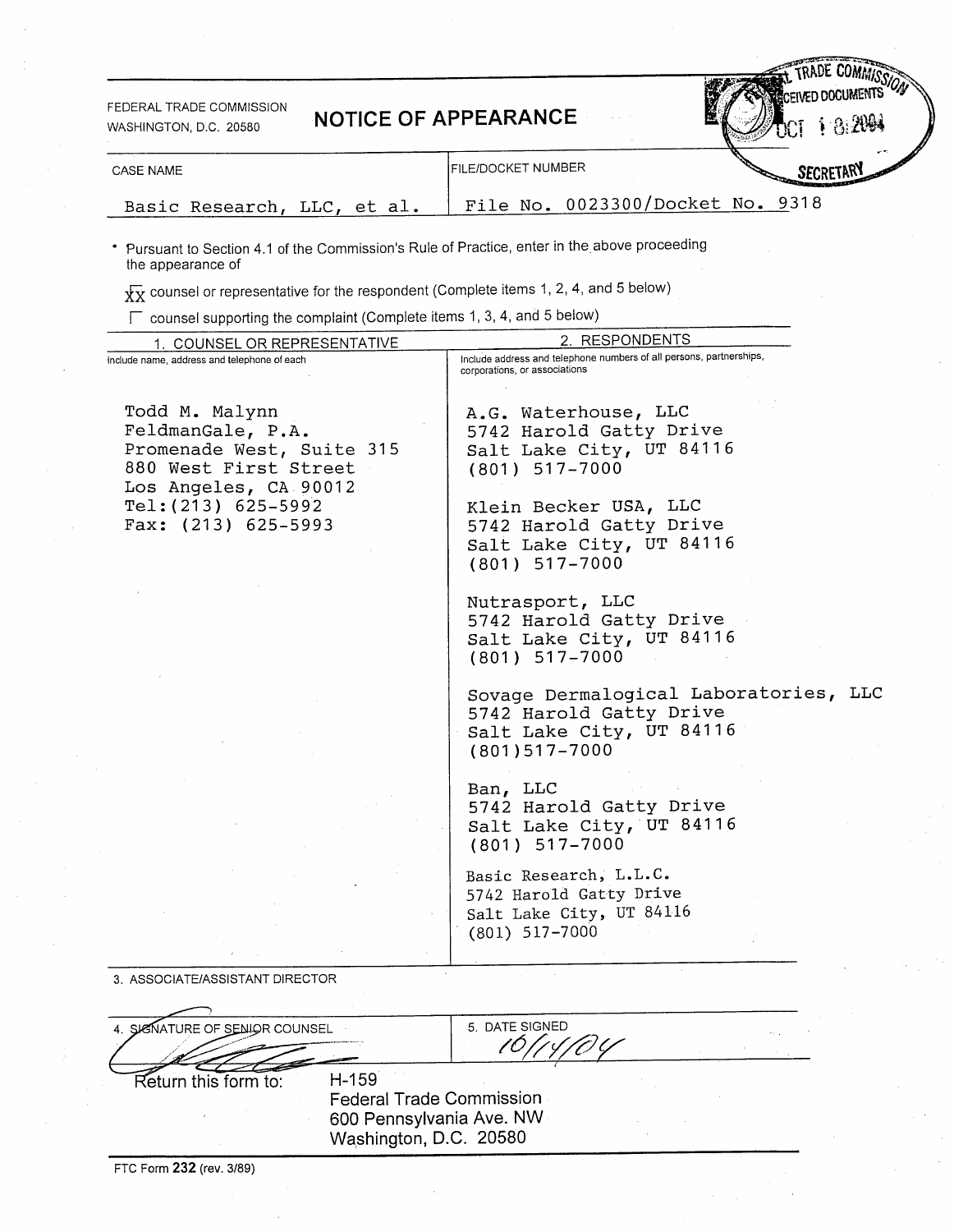## UNITED STATES OF AMERICA BEFORE FEDERAL TRADE COMMISSION OFFICE OF ADMINISTRATIVE LAW JUDGES

| In the Matter of                         |
|------------------------------------------|
|                                          |
| BASIC RESEARCH, L.L.C,                   |
| A.G. WATERHOUSE, L.L.C.,                 |
| KLEIN-BECKER USA, L.L.C.,                |
| NUTRASPORT, L.L.C.,                      |
| SOVAGE DERMALOGIC LABORATORIES, L.L.C.,  |
| d/b/a BASIC RESEARCH, L.L.C.,            |
| OLD BASIC RESEARCH, L.L.C.,              |
| BASIC RESEARCH, A.G. WATERHOUSE,         |
| BAN, L.L.C.,                             |
| d/b/a KLEIN-BECKER USA, NUTRA SPORT, and |
| SOVAGE DERMALOGIC LABORATORIES,          |
| DENNIS GAY,                              |
| DANIEL B. MOWREY,                        |
| d/b/a AMERICAN PHYTOTHERAPY RESEARCH     |
| LABORATORY, and                          |
| MITCHELL K. FRIEDLANDER                  |
|                                          |

DOCKET NO. 9318

Respondents.

## DECLARATION OF TODD M. MALYNN

I, Todd M. Malynn, declare as follows:

I am an attorney with the law firm of FeldmanGale, P.A., counsel for 1. Respondents A.G. Waterhouse, L.L.c. , Klein-Becker CSA, L.L.C. , Nutrasport, L.L.c. , Sovage Dermalogic Laboratories, L.L.C., and Ban, L.L.C. I make this declaration pursuant to Rule 4.1(d) of the Federal Trade Commission's Rules of Practice.

I am a member in good standing of the California Bar (#181595) and am  $2.$ admitted to practice hefore the United States District Court, Central and Southern Districts of California, and the United States Court of Appeals, Ninth Circuit. I further attest that I am in good standing within the legal profession.